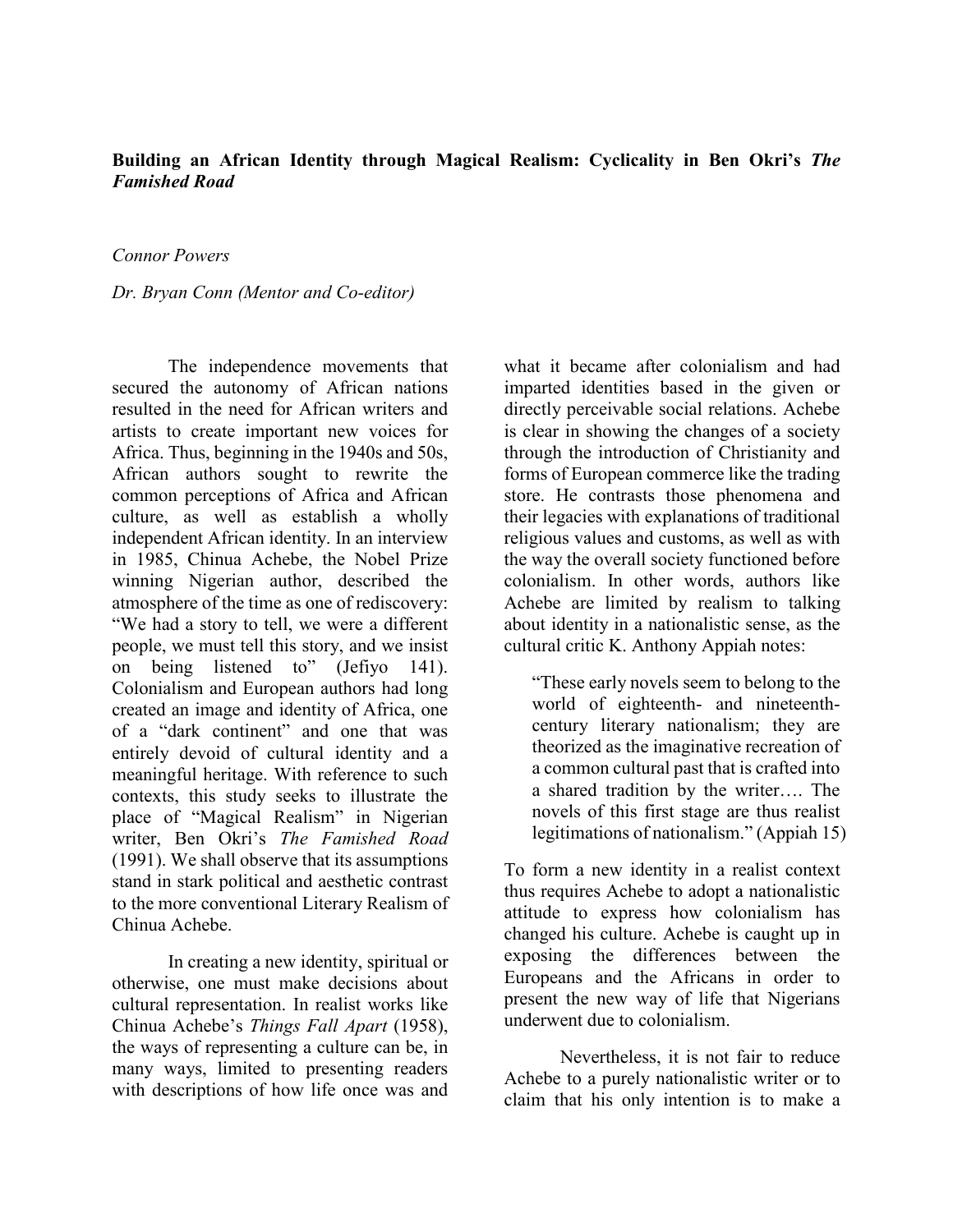political statement; there are certainly deeper themes in *Things Fall Apart*. Speaking on the subject of Nigeria, Achebe mentions that he is highly critical of the country but that "it's my country and since, as I said, providence put me here, my role is to make this place more habitable than I met it" (Jefiyo 147). But it is important to point out that due to the then-popular issue of creating an independent nation, the idea on many people's minds would have been that of national identity. With regard to such concern, the mimetic nature of realist novels lends itself to a discussion about topics of the time and how those influenced then-contemporary culture and beliefs. From this vantage point, we are able to discern that Achebe is just as much commenting on nationalism as he is making a nationalistic statement himself. However, all of this shows the issues that can arise with attempting to establish an identity in only realist terms. Much more goes into a culture and identity than just the political status of a group or their autonomy.

In *The Famished Road* Okri further explores the idea of what African identity means in a postcolonial world by eschewing real-world politics at times, and in other cases by tying politics to a larger, more spiritual world beyond national borders. He is just as interested in establishing a new identity for newly independent African nations but does so with the use of Magical Realism and an exploration of how spiritual and political identities intersect. By Magical Realism, I refer to the capacity to see spiritual phenomena in everyday occurrence. In many ways, Okri departs from Achebe's numerous distinctions of life before and after colonization to view colonization as one of many spiritual iterations and lives through which Nigeria has lived. As opposed to viewing change as something that can forever make a culture or country disappear, as Achebe does, change is constant in Okri's

world and it is something that he deems necessary or, at the very least, inevitable.

## **Why Magical Realism**

In using Magical Realism to depart from earlier literary realist traditions, Okri is not only creating his own, unique view of Nigerian identity but he is tapping into a literary tradition that has long been used in colonialized cultures. He thereby distances himself from European influence. Though Magical Realism as a concept carries European roots (Guenther 34) and early, European Magical Realist novels do exist, the genre was completely transformed in post colonized Latin America. In explaining why, one scholar argues that "The indigenous resources from which magic was derived were frequently utilized as a tool for the region's self-definition. The autochthonous was a means through which to recuperate a buried identity and culture" (Sasser 7). Magical Realism became a tool for colonized authors to reestablish their cultures and identities; and in becoming that, Magical Realism has gained its own identity as a mode that is strongly influenced by cultures that have often been pitted against more dominant ones of the West.

Via Magical Realism, Okri is able not only to recuperate his buried Nigerian identity but also to evoke his culture and traditions. By contrast Achebe's Literary Realism, must approach the recuperation of his culture and identity in terms that sooner evoke European and the West. Unlike Okri, Achebe is not pitting his culture against Western ideas but is placing culture within those ideals and declaring it to be equal. One commentator argues that "Achebe must reinscribe what, by imperial contingency, has become the language of literary modernity in order that his reclamation of African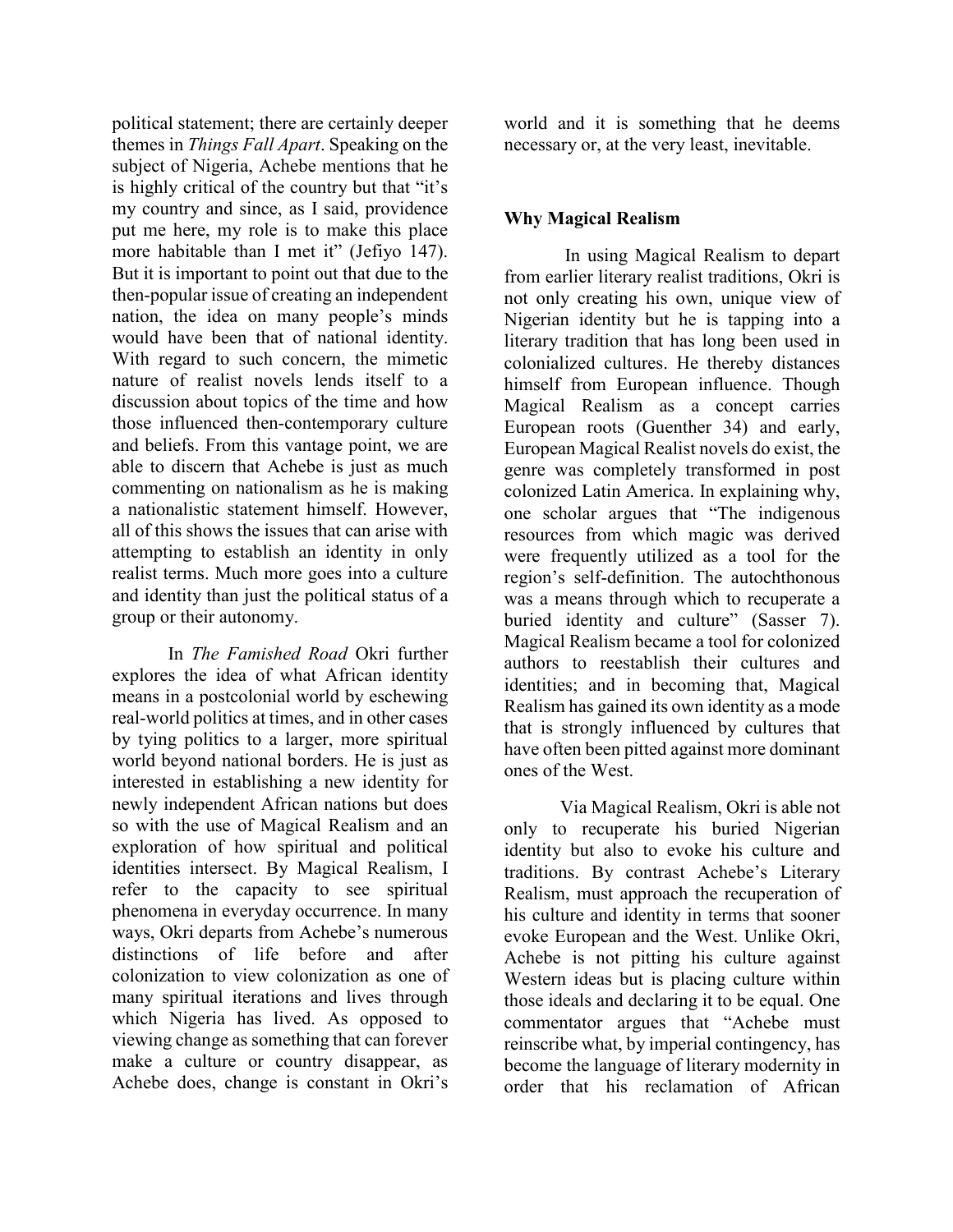humanity will have conventional authority and legitimacy" (Korang 7).

Magical Realism allows Okri to assert Nigeria's identity on his own terms and push back against Western ideas of what Nigerian culture is, while Achebe coopts Western literary norms in order to make the case for Nigeria's equality in terms of culture.

# **Establishing Identity in** *The Famished Road*

From the very opening lines of *The Famished Road* it is very clear that similarities and stark differences exist in what both Ben Okri and Chinua Achebe are attempting to do with their respective novels. The novel starts with the lines, "In the beginning there was a river. The river became a road and the road branched out to the whole world. And because the road was once a river it was always hungry" (Okri 3). The term "In the beginning" thus mimics the famous opening lines of the Bible. Already we can see a difference in the style and worldview between Okri and Achebe. By evoking European outlook in his allusion to the most influential text in western literature, Okri suggests the influence colonialism has had on African art and thought. He nonetheless creates a new African identity that is not only political or national but also spiritual or religious. We also get a bit of Okri's view on how the past is always affecting the present; for, as the river evolved or changed into a road, it did not lose its principal characteristics, instead the "hunger" of the river persisted.

From different perspectives, then, both Okri's and Achebe's novels intersect in their exploration of how colonialism has affected the African identity. *Things Fall Apart* is very much a reaction to the works of European authors such as Joseph Conrad,

who, to Achebe's mind, perpetuated Western ideas about Africa and its cultures. As a result, much of the reason that the Achebe's novel uses literary realism is as a rebuke of Conrad's and other European's views. Achebe is making a statement by offering an unvarnished and accurate view of Africa, as Korang notes: "In another orientation, Achebe is a post-Eurocentric writer who revokes and reworks the aesthetic models that his Eurocentric predecessors have otherwise confined to the fixing and reaffirmation of the West as sole or exclusive possessor of humanistic common sense" (Korang 2). Achebe utilizes realism as it allows him to be equal to European authors and it allows him to take the very same aesthetic modes that created the idea of the "dark continent" and contradict those beliefs.

If Achebe's use of literary realism is a reaction against European writers' creation of a narrative of Africa that is inaccurate, then such backdrop serves to illustrate why Okri chose to use magical realism in response to many of the same issues. Because magical realism attempts "to capture the paradox of the unity of opposites"  $(Cooper, 1)$ , Okri is better able to approach the upheaval that colonization caused in Nigeria. In other words, colonization has created a tension in African literature and culture between heritage and the modern world. Instances of old beliefs and cultural practices that the Europeans attempted to stamp out are always coming to the surface and often clash with the demands of modernity. This tension may explain why *The Famished Road* so quickly alternates between depictions of extreme poverty and the constant pull the narrator, Azaro, feels from the spirit world.

The "unity of opposites" that magical realism allows, gives Okri more freedom to express the mindset of the post-colonized Nigeria. Specifically, it allows Okri to introduce one of the main themes of the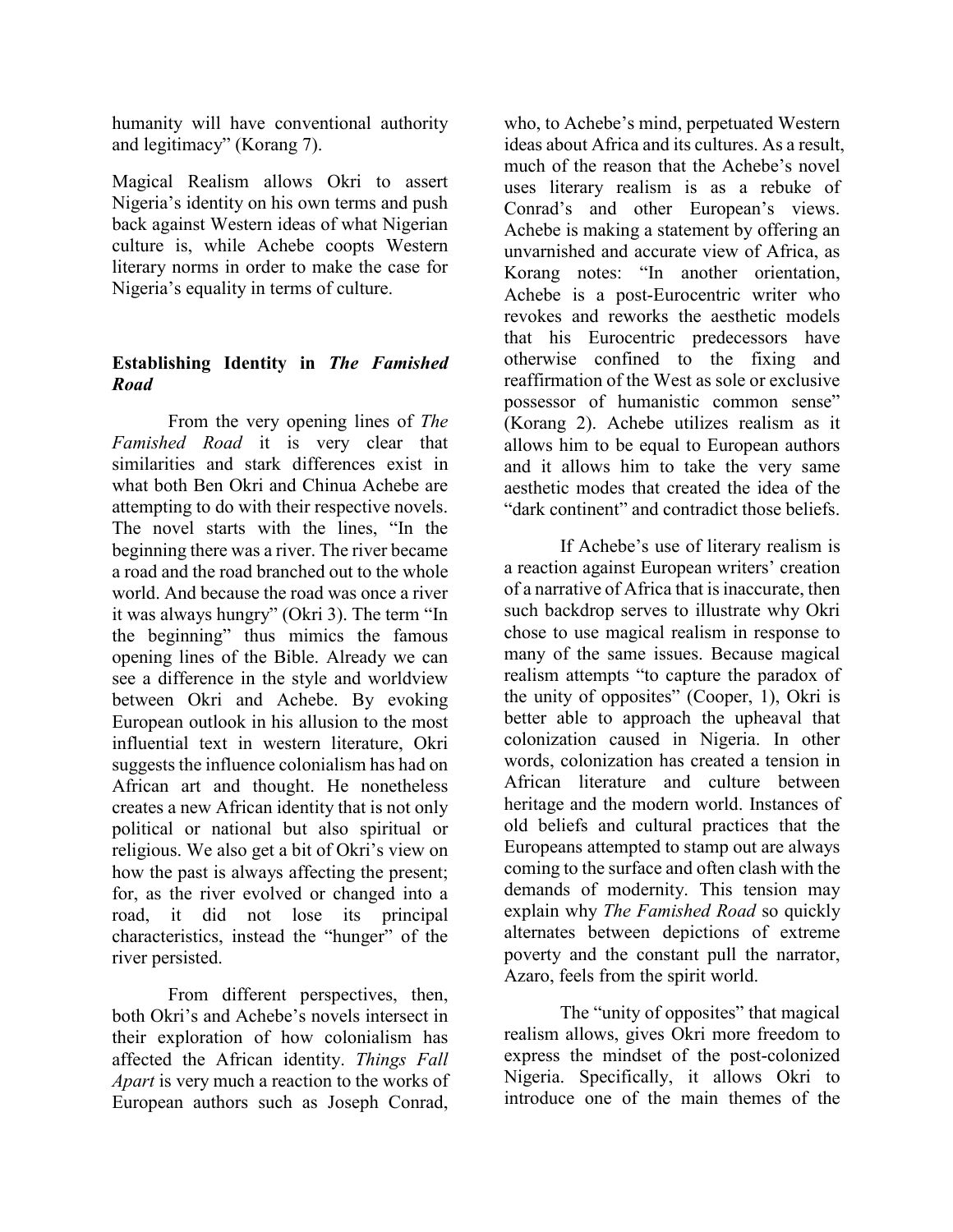novel—that of rebirth. Abiku or spiritchildren, is the true nature of the main character, Azaro. His "children" are characterized as having lived many lives and by the fact that they "are strange ones, with half of our beings always in the spirit world." (4) Azaro is thus constantly stuck between the real world and the issues it brings and his past lives and his connections to the supernatural spirit world. As a result, he is forced to see the world through a different view than that of everyone else in his community; his efforts to distance himself from the spirits only lead to their attempting to bring him back.

The concept of Abiku is critical in *The Famished Road.* Forced to live between two states of being, Abiku morphs Nigeria's culture in the modern, post-colonial world. Azaro's only friend Ade, who is also an Abiku, begins telling him, "Our country is an Abiku country. Like the spirit-child, it keeps coming and going. One day it will decide to remain. It will become strong. I won't see it" (478). Here, Okri presents the idea that colonialism has not ended in Nigeria. Instead it has led to another life, one that will continue on and become something different and eventually greater.

This approach to history and culture invites a markedly different stance than one experiences in *Things Fall Apart*, which makes the case that what was once Nigeria has been destroyed. Oknokwo, the main character, is unable to reconcile his beliefs with what happens in the novel. Achebe remarked once that Okonkwo is "betrayed" by the culture, for it must disappear and often be replaced. (Achebe 143) But in *The Famished Road*, the changing of a culture is not betrayal; "Dad," Azaro's father, views the ever-changing nature of Nigeria as a strength, as something that must occur, just as the lives of Abiku are ever changing.

## **The Role of Madame Koto**

Okri presents us with his view of culture and history as being cyclical. The presence of traditional spirits in a modern, colonized Nigeria is just one example of Okri's cyclical view of culture. If we look at the character of Madame Koto, a bar owner and often antagonizing figure towards Azaro, for example, we see her transform the material conditions of her life; yet her role in society and her social status in general remain the same. The life of Madame Koto is a mystery throughout the novel, as even "the spirits were curious about her" (75). Madame Koto owns what seems to be the only bar in town, yet at the start of the novel it is regularly empty save for the flies and geckos. The location of her bar itself is subject to constant change—at one point, the bar moves "deep into the forest and all her customers were animals and birds" (59). Koto's bar acts as both a bridge between the town and the forest, which is often the border between the real and spirit worlds, the developed and the past, and as a bridge between the poor and the wealthy in the town. All of this reflects back on Madame Koto herself who, in the novel, undergoes great changes in her status in the community.

In the beginning of the novel, and to an extent throughout, Madame Koto is regarded as a witch. "Madame Koto's face was smudged. She looked like a washed out monster, a cross between a misbegotten animal and a wood carving. 'She's a witch' one of the creditors said." (91) Azaro is often confused and frightened by the things that Koto does and says and is curious about her room into which no one is ever allowed to peer. But Madame Koto is also one of the most dynamic characters in the novel. She begins to give up her spiritual practices and becomes involved in one of the novel's two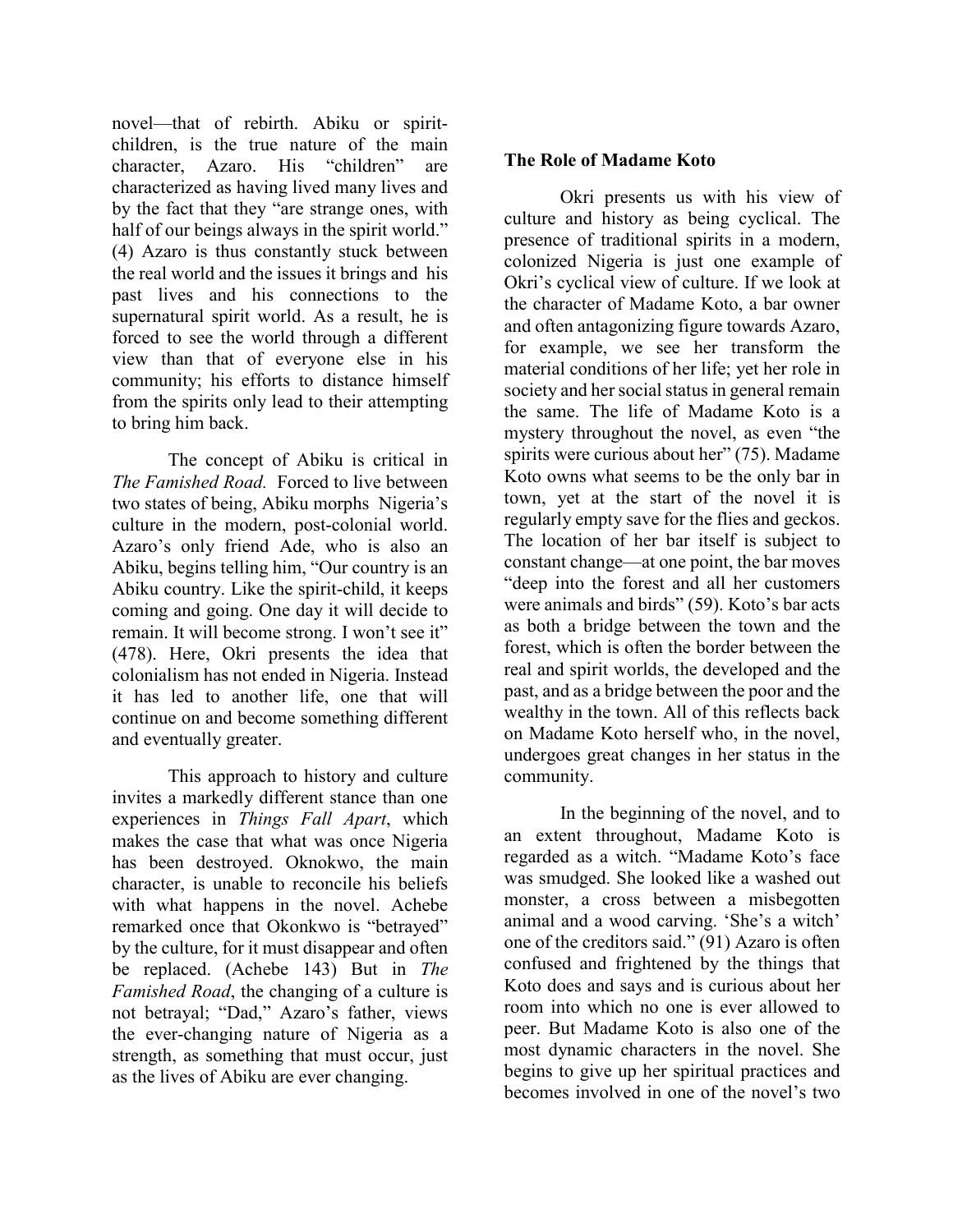political parties—the aptly named "Party of the Rich." Earlier on, Koto's bar is always empty save for the clientele made up of demonic and grotesque spirits who stream into it. All of this leads to the spirits' attempting to kidnap Azaro until he grabs a fetish and buries it deep in the forest (133).

This scene marks a turning point for Madame Koto. For one, we do not see her again for a while as Azaro "feared her anger" (141); but we also apprehend a change in the community that frequents the bar. The spirits do no come back. Instead, Madame Koto begins hosting parties for political elites and the wealthy and even hires prostitutes to help draw in customers. Upon noticing this Azaro remarks, "I knew we were in the divide between past and future. A new cycle had begun, an old one was being brought to a pitch, prosperity and tragedy rang out from what I saw, and I knew that the bar would never be the same again" (220). We come back to the idea of cycles and the moving from one age to a next. Though the bar was never going to be the same again, its role remains constant. The shift in Madame Koto and her bar shows us that a connection to the past and, more obviously, to the spirit world has been severed; but the narrative likewise suggest that new groups and secular ideas have taken root.

As for the relation of such dynamics to the effects of colonialism, I suggest that Okri's use of magical realism differentiates his view of the changes that Nigerian culture and identity have undergone over time. Whereas Achebe suggests that cultures can change completely—we also infer that they can "betray" those who most ardently follow its rules—Okri implies that a culture does not necessarily change. Rather, its aesthetics do. If we examine the character of Madame Koto further, we get a sense that, while her material condition does change, she still abandons traditions, though her role in the community

endures. At the beginning of the novel she is regarded as a witch and avoided; but even after she marries and involves herself in the Party of the Rich she is treated as an outcast by the community that supports the Party of the Poor: "When she entered the room everyone fell silent. This also included those who didn't even know who she was…. She looked at everyone and everyone avoided looking at her. She had changed. Her face had become big and a little ugly… She had become more severe, more remote, more powerful" (360). Though her material status improves, her social standing does not. Magical realism here features a "unity of opposites." Most would assume that the removal of the spirits and the rejection of all things magical would alter one's life, but for Madame Koto it does not. Okri is unifying the two opposing forces of spirituality and politics and remarking that they are more similar than not. Similarly, even modernity has its own mythology, since everything that is new will eventually become tradition; Okri illustrates as much via the non-evolution of Madame Koto to show that.

Okri is certainly not excusing colonialism or washing away its legacy. If we again look at Madame Koto's character, we can see that, while her standing in the community does not improve as a result of her success, she does suffer negative effects. Namely her appearance degrades and Okri describes her in much harsher language. As noted above, her face had become "a little ugly" and "There was a patch of rough darkened skin on her face which made her expressions sinister" (360). By succumbing to political corruption, Madame Koto physically suffers. Azaro remarks, "For the first time I saw that she had changed. She was now wholly enveloped in an invisible aura of power, a force-field of dread" (371). Greed and corruption become physical ailment in Okri's world; they act as spirits do, and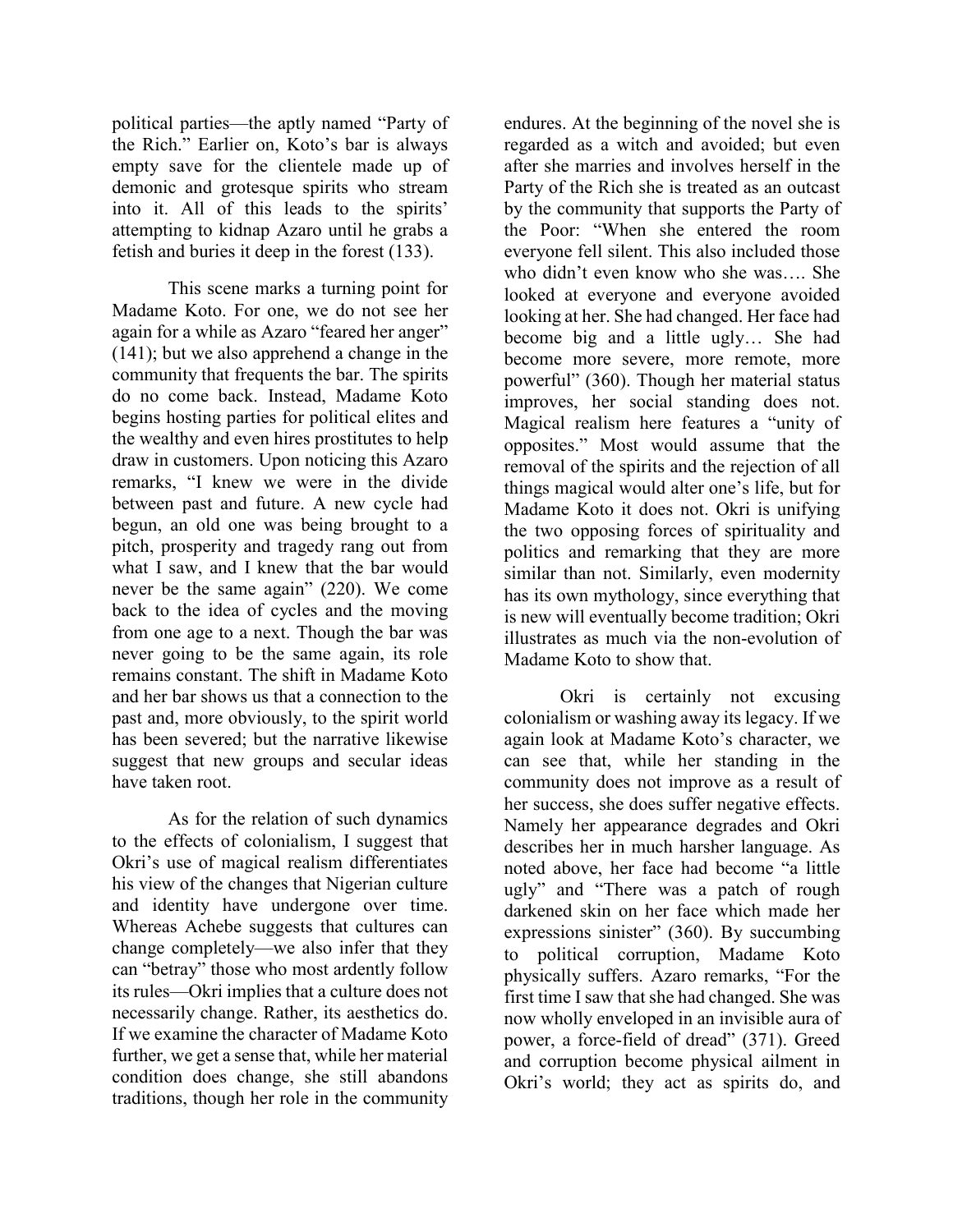Madame Koto even confesses, "I am not happy" (371).

Although Madame Koto seemingly trades her connection with the spirits in favor of corrupt politicians, the spirits do not entirely leave her, as suggested by Okri's tying the two together. Corrupt politics act as their own spirits in a sense, they give Koto a dreadful aura and dictate her life to the point of unhappiness. She is also inflicted with evil spirits at the same time and she becomes pregnant with three Abiku.

"And I saw that Madame Koto was pregnant with three strange children. Two of them sat upright and the third was upside down in her womb. One of them had a little beard, the second had fully formed teeth, and the third had wicked eyes. They were all mischievous, they kicked and tugged at their cords, they were the worst type of spirit-children, and they had no intention of being born." (464)

Here, Okri again mixes the literal with the metaphorical and the real with the magical. On one hand Madame Koto is literally pregnant with evil Abiku triplets, a burden she most likely was forced assume to gain her new wealth. But in a metaphorical sense, we can read Madame Koto's pregnancy as a metaphor for how corruption is brought into a country, it is "born" from people wanting to make their material lives better. Koto is sick of the way people in the community had treated her and the repeated fighting that would end in her bar being wrecked. As a result, she searches for new opportunity only to become even more ostracized and allow the corrupt Party of the Rich to influence the town. In addition, Okri is tying real-world political corruption to magical beliefs, again to highlight the way the aesthetics of a culture change while its underlying issues remain constant. As one commentator notes, "Gradually Madame Koto's instability, and

the roots of the political corruption, tend towards the Abiku image of circularity, universality and repetition, rather than on change, transgression and third time" (Cooper, 106).

## **Reconnecting with the Past**

There is, however, a desire for change within the novel itself. Dad, for instance, is the character most fed up and tired with his current material condition. Yet, lacking education, there is not much that he can do to change his future. This is another instance of Okri's showing how the details of a culture do not actually change: with the coming independence one would expect opportunity for all, but in reality changes will only come to a few. Dad, lacking many skills, gets left out and in his frustration declares himself a political independent. In his attempts at bettering his life, Dad is left with virtually no options, since independence did not shift social dynamics as we also saw with Madame Koto. Dad therefore decides to become a boxer, as he had once been.

There are noticeable similarities here between Dad and Okonkwo. For one, both men were famous for their physical capabilities. In *Things Fall Apart* Achebe even begins the novel by introducing us to Okonkwo through his past wrestling exploits: "Okonkwo was well known throughout the nine villages and even beyond. His fame rested on solid personal achievements" (3). Okonkwo is described as having beaten Amalinze the Cat, a man who never fell on his back, in a wrestling match. Similarly, Dad is said to have been a famous boxer named Black Tyger and that "He beat up all the young men" (69). Both men have gained some status in their respective societies through physical feats; but that is considered a thing of the past. For Dad, he was cursed to lose his next fight and, to save himself from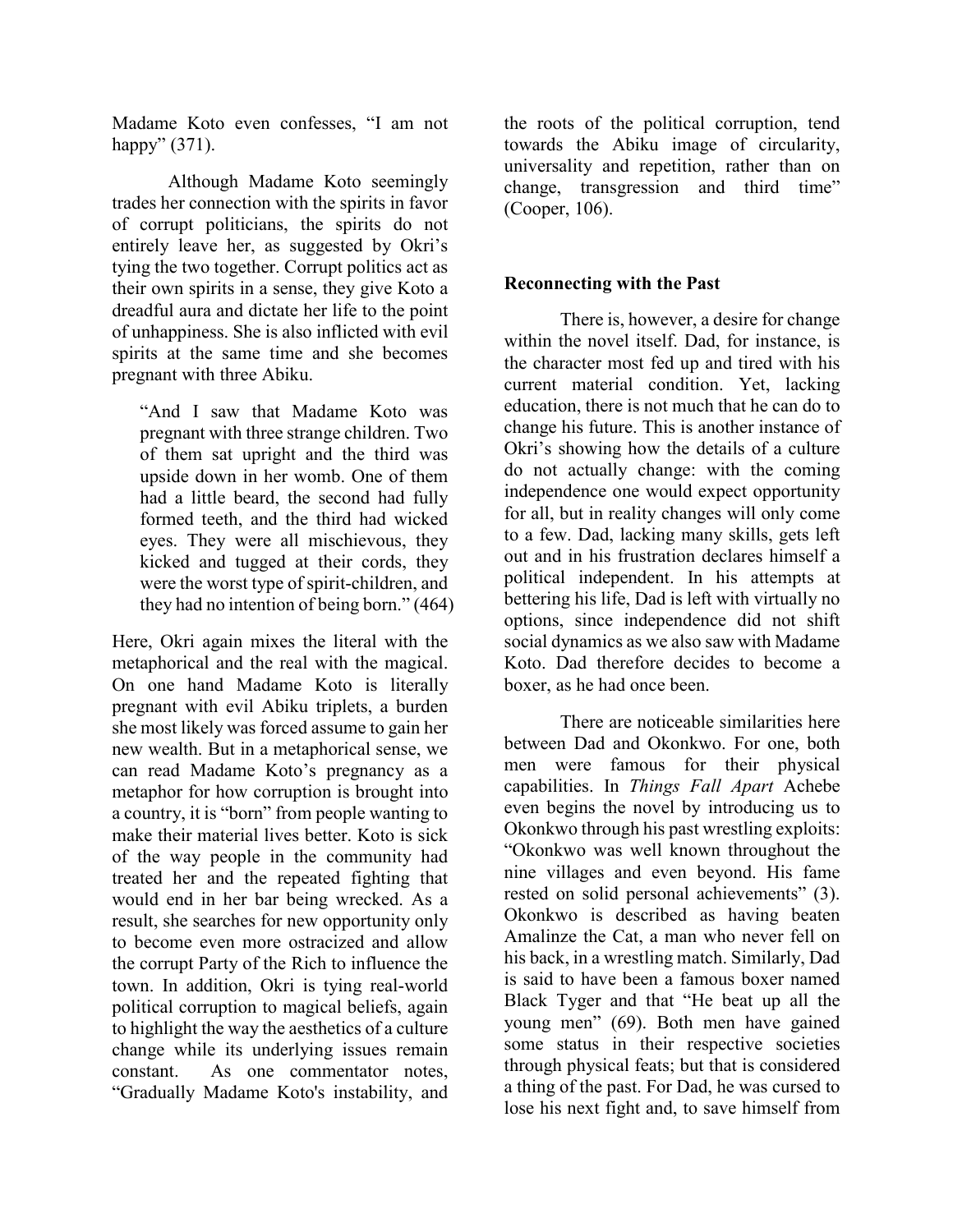the embarrassment, leaves his village for the city. In *Things Fall Apart,* Okonkwo proves himself to be a great fighter and wrestler, but those are skills that are hardly needed in peaceful times which make up the setting of the novel's beginning. In this case there seems to be more of an agreement among the two authors about the traditions of fighting. What once made both of the men famous and highly regarded is looked upon as nothing more than a fading legacy.

However, we do get some differences that once again emerge from Okri's use of magical realism. Okonkwo makes a final stand against the colonization of his community by dressing in his old war garb and attempting to use force to drive out the Christian missionaries. This proves to be useless as the only man he ends up killing is a Nigerian convert: "Okonkwo stood looking at the dead man. He knew that Umuofia would not go to war. He knew because they had let the other messengers escape. They had broken into tumult instead of action." (116) In the end, his actions do nothing to change the outcome, as physical violence cannot overcome bureaucracy and we are left with the idea that colonialism is more powerful than traditions.

However, with Dad we get a different outcome to his return to boxing. Dad begins to shadow box and train day and night, which brings crowds to see him; people are interested in the tradition. He is more of a novelty than anything but there is a sense of excitement and magic around him that is not present for Okonkwo. Further the mere fact of Dad's boxing presents new positives for Azaro. He explains, "The night became safer for me. And while he trained I would wander our road. When he was around the night turned everything familiar into another country, another world. What a new place the night made the ghetto!" (353). Okri is showing the reintroduction of traditional

ideas of manhood; a reconnection with traditions changes the present. It is again going back to Okri's belief in the cyclical nature of culture, as past traditions can become an almost magical thing; and within the novel, magic literally occurs when the first man Dad fights after becoming Black Tyger is a ghost, although the fight takes a physical toll on Dad, who is badly hurt, taking over six days to recover. But the fight is a turning point; as Azaro says, "I could smell the fists of Yellow Jaguar on his spirit. I could smell Dad's rebirth in advance" (358).The fight gives a sense of power to the existence of spirits and to traditions; they are able to harm but still transform the world.

# **Conclusion**

Okri's use of magical realism to present us with the idea of a living past exhibits his belief in the cyclical nature of culture and politics. People who are outcasts usually remain that way despite material changes; people stuck in poverty reach out and connect with traditions for a means of escape; and the new elites merely create the same sort of havoc as the spirits once did. The history of a country is cyclical purely because of what Okri outlines in *The Famished Road.* Okri is looking past these aesthetic changes, like Madame Koto's financial status or the power of political parties, and instead illustrates that the day-to-day life of Nigeria has remained mostly the same. The presence of the spirits never goes away, nor does Okri suggest they ever will.

But this still leads us to the question of what Okri thinks of the cyclicality. If Okri is using traditional Nigerian folklore imagery and blending it with modern social and political issues, it is important to question the purpose of doing so. If culture is truly cyclical, is that good or bad? What should be done? One commentator argues that,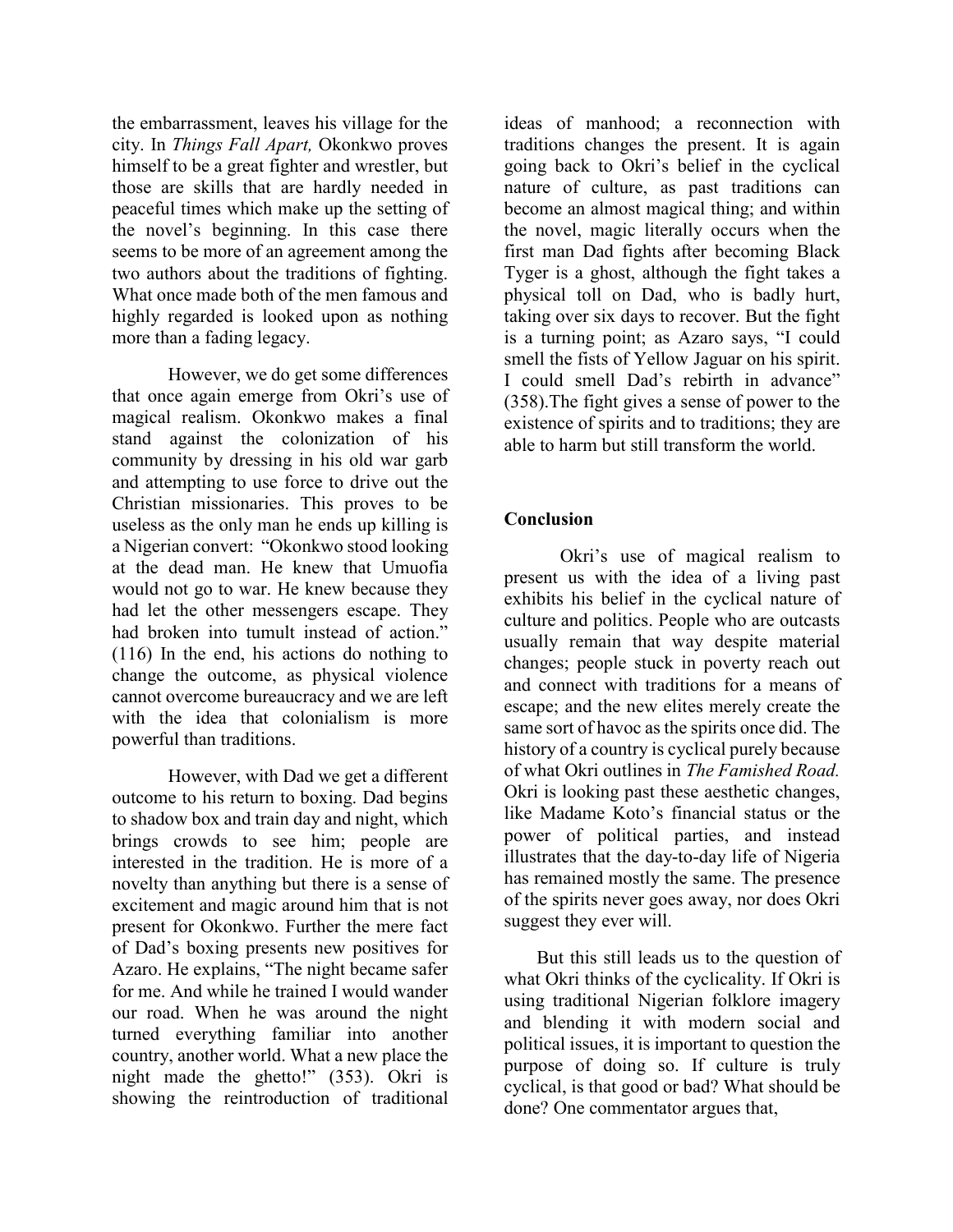"Okri is also attempting to depict the necessity of breaking the abiku stranglehold. This necessity, and what a struggle it is to achieve, is reinforced throughout the narrative by the repeated attempts that are made on Azaro to abduct him back to his abiku dimension… The hope of the novel lies in Azaro successfully repudiating the abiku within himself and thereby, denying the inevitability of that mythical, Tutuolan road…."

She is certainly correct in pointing out that there is a duality when it comes to the spirits, as Azaro has positive and negative reactions with them. At one point he is threatened that spirits with an increasing number of heads will come in pursuit of him, showing that the spirits do indeed have nefarious intentions and dislike the fact that Azaro is living among normal people (Cooper, 302-3). There is a sense, as suggested, that Azaro is fighting against the spirits. Nevertheless, Cooper may go too far in claiming that Okri sees the cycles of history as something that must be simply fought against. I sooner suggest that Okri's position is more nuanced. Although the novel registers a desire to escape of the restraints of the spirit world and to control one's destiny, it also insists on the impossibility of that task. Okri suggests that Nigeria is an Abiku nation in the previously quoted speech by Ade, which presents us with the difficulty in completely breaking free from the spirits. After all, breaking free from spiritual connections would mean that Nigeria would lose a connection with its past and its culture, in the same way that Azaro is in danger of abandoning the spirits. It is certainly important to change and move forward, as we can see through Azaro's struggles; but to imply that one can completely overcome them would suggest that a nation like Nigeria would need completely to surrender its ties to the past.

It is also important to contrast Ade to Azaro. Ade chooses to die after being injured; he thus returns to the spirit world to live once again in another life, as all Abiku do. There is a serenity to him that Azaro does not have. Ade is able to see the future and tell him as much:

"There will be changes. Coups. Soldiers everywhere. Ugliness. Blindness. And then when people least expect it a great transformation is going to take place in the world. Suffering people will know justice and beauty. A wonderful change is coming from far away and people will realise the great meaning of struggle and hope. There will be peace. Then people will forget. Then it will all start again, getting worse, getting better. Don't fear. You will always have something to struggle for, even if it is beauty or joy." (478)

This is a much more positive view of the cycle of history. There is an acknowledgement of the bad that will happen, though Ade suggests that it is worthwhile and that struggles will always give us something for which to fight. Okri's view toward the cycle of history is that it is important to move on and attempt a break from it but also to acknowledge that to do so is often impossible. Ade represents the hope that Okri has for Nigeria as well as the importance of being connected with the past, while Azaro represents the often difficult reality that these ideas cause.

When we come back to the idea of how African writers sought to create a new identity and what they wanted it to look like, Okri's cyclical view stands out. In a sense, Okri is not creating a new identity for Africans but simply acknowledging that the past cannot be accessed in the same way, since it is still with us in the present. Engaging with it will not bring us forward. In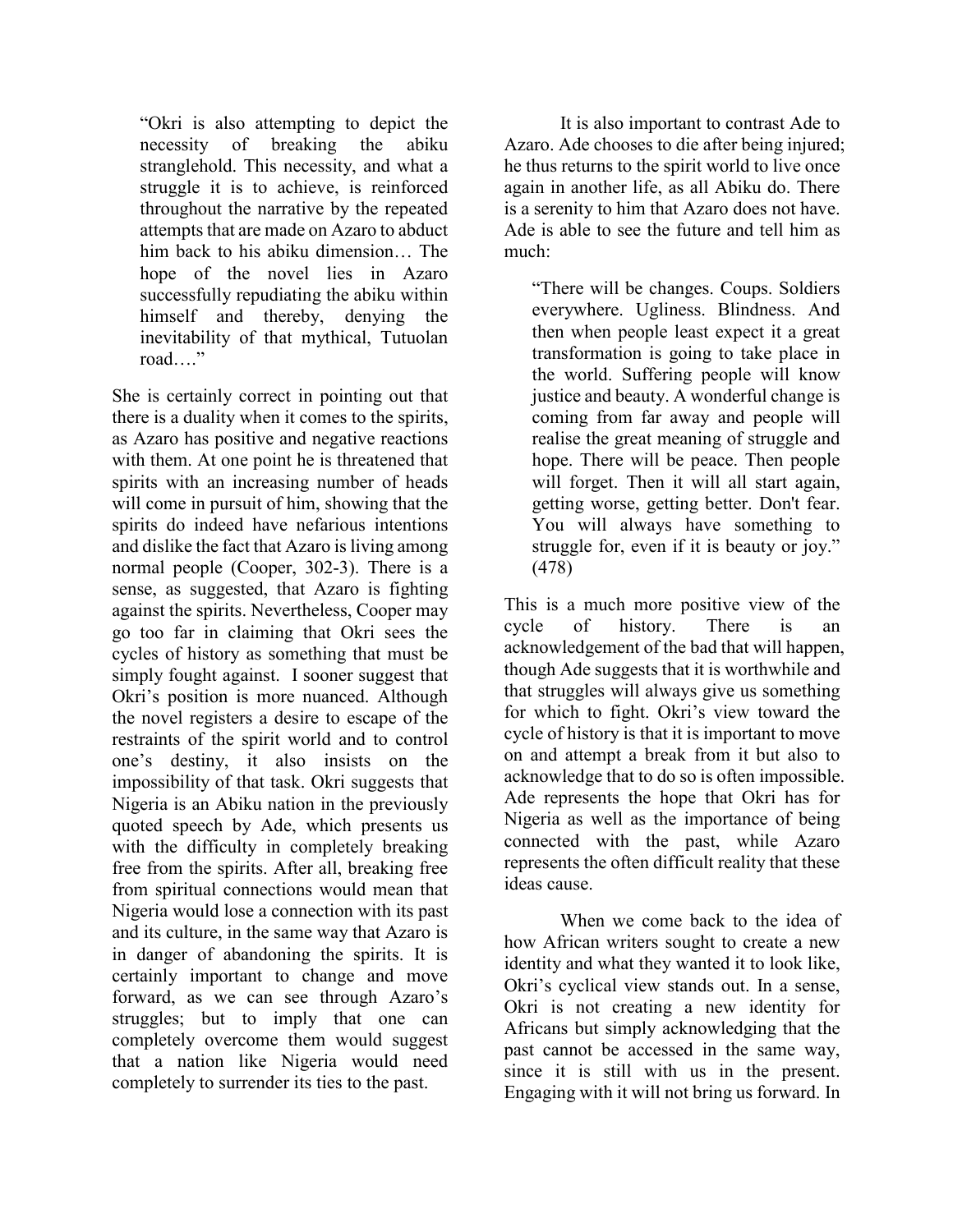other words, colonialism has come and gone and with its old ways of life, while its new identity has already been created. But the new identity is still mixed with the old. For example, when the cosmopolitan members of Party of the Rich are attending a party held by Madame Koto, they engage in the same kind of chaotic revelry that the spirits once did in her bar, Azaro remarks, "In the terrible heat of the dance I saw that… among them all, there were strangers to the world of the living" who "danced as men and women when in fact they were the dead, spirits and animals in disguise" (459-60). Those that are meant to be the new powers of the country are, instead, the same as the old.

I must note that some part of the difference in the views about colonialism of Achebe and Okri derives from the time periods in which they were writing. Given that *Things Fall Apart* was written just prior to Nigerian independence, it is understandable that Achebe held the view that the future presented a new path forward and that they were "different people" as mentioned in the introduction. As a result, it is clear why Achebe utilized Literary Realism as a way of asserting Nigeria as an equal to European cultures; it is a cornerstone of British literature and Achebe is able to make a bold statement in contradiction of European beliefs about Africans. But Okri has the advantage of writing well over thirty years post-independence and as a result saw the following corruption that plagued the country in the  $20<sup>th</sup>$  century. It no doubt bore a heavy influence on Okri's world view. With that said, it still needs to be argued that Okri's use of magical realism is what enables him to present us with that world view. Achebe is forced to discuss the past and present through distinctions, much like the way he discusses the influence colonialism had on Africa. But in *The Famished Road* the past can become something living, a physical force that effects the present. Bringing the past to influence the

future is uniquely powerful and is what makes Okri a great contrast to Achebe; as Achebe remarks, "But our imagination is faulty. Now, we may never be allowed to correct our imagination before we are overtaken by something else. This is the tragedy of it." (144) He is acknowledging that changing the future and current perceptions of a culture is an often fruitless endeavor because something new will always come along and change it itself. Okri can move beyond this by allowing the past to become an entity that overtakes one's imagination.

Magic gives power to abstract concepts and ideas, it gives it a physical impact. This enables authors in formerly colonized cultures to explore and give voice to that which has been thought abandoned, forgotten, and destroyed by the institution of colonialism. Though both Achebe and Okri attempt to give an independent voice to Africa, there is a unique ability within Okri's writing, due to his use of magical realism, to imbue that voice with power. Such power forces us to confront it, even if the goal is ultimately that of moving on from it. In talking about Ben Okri and the Latin American author Miguel Asturias' use of magical realism, Christopher Warnes writes that, "Both writers begin from an awareness that narrative realism is inadequate to their purposes, for it is perceived as distancing writers and readers from much that is important in the cultures they are trying to describe" (147). It is this "distancing" that Okri is able to forego in *The Famished Road* precisely because he uses magical realism. In creating an identity, one needs to create the culture; for Okri this occurs amidst magical realism.

## **Works Cited**